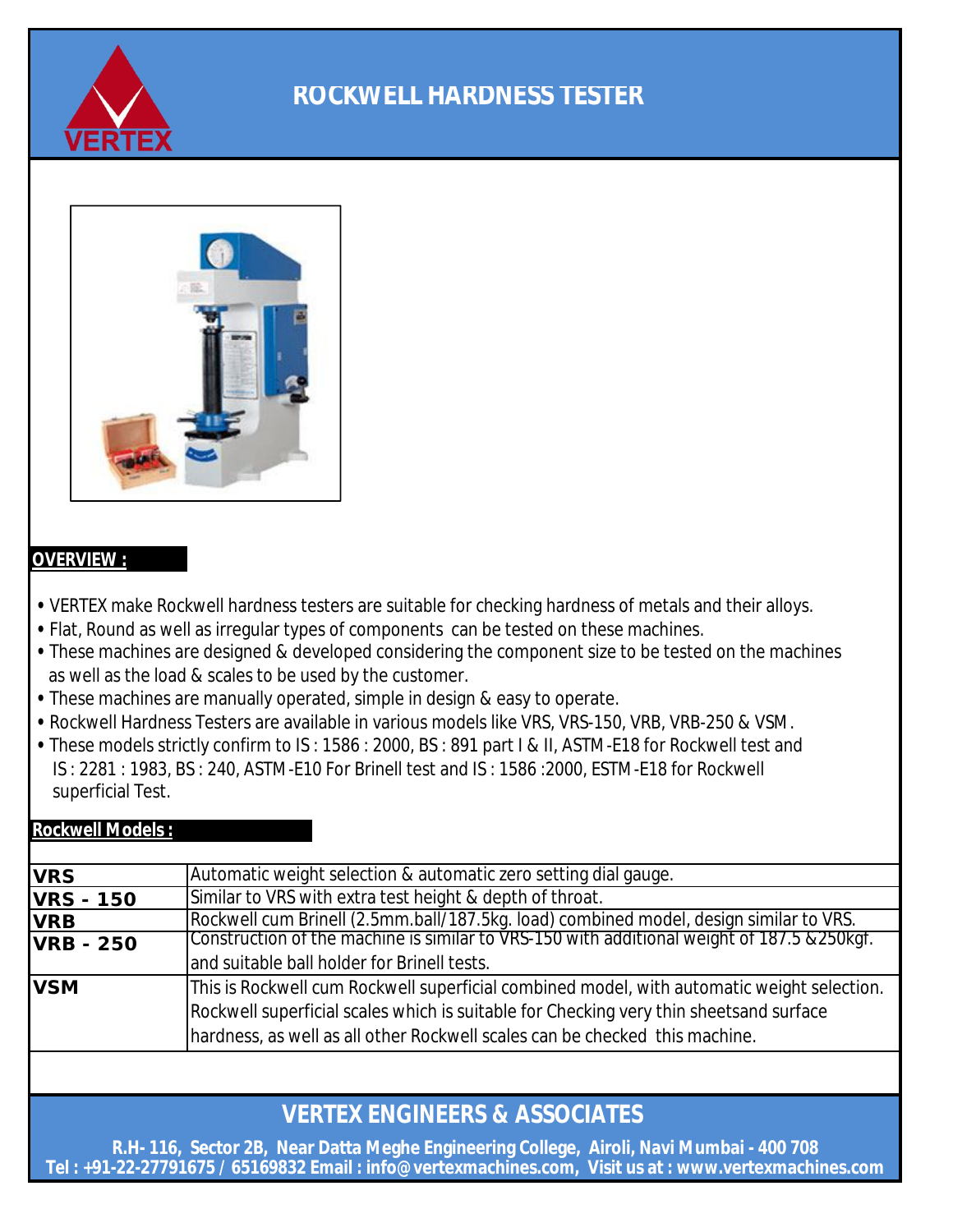

### **TECHNICAL SPECIFICATION :**

| <b>Model</b>                                           | <b>VRS</b>                 | <b>VRS-150</b>             | <b>VRB</b>                                    | <b>VRB-250</b>                                     | <b>VSM</b>                                                |
|--------------------------------------------------------|----------------------------|----------------------------|-----------------------------------------------|----------------------------------------------------|-----------------------------------------------------------|
|                                                        |                            |                            |                                               |                                                    |                                                           |
| <b>Test Loads</b><br>(kgf)                             | 60, 100, 150<br>(Rockwell) | 60, 100, 150<br>(Rockwell) | 60, 100, 150<br>(Rockwell)<br>187.5 (Brinell) | 60, 100, 150<br>(Rockwell) 187.5,<br>250 (Brinell) | 60, 100, 150<br>(Rockwell)<br>15,<br>30, 45 (Superficial) |
| <b>Initial Load</b><br>(kgf)                           | 10                         | 10                         | 10                                            | 10                                                 | 10 (Rockwell) & 3<br>(Rockwell Superficial)               |
| Max. Test<br>Height (mm)                               | 215                        | 295                        | 215                                           | 295                                                | 295                                                       |
| Depth of<br>Throat (mm)                                | 132                        | 145                        | 132                                           | 145                                                | 145                                                       |
| Max. depth<br>of elevating<br>screw below<br>base (mm) | 230                        | 290                        | 230                                           | 290                                                | 290                                                       |
| Size of Base<br>(mm)<br>(Approx)                       | 430 x 180                  | 475 x 220                  | 430 x 180                                     | 475 x 220                                          | 475 x 220                                                 |
| Machine<br>Height (mm)                                 | 635                        | 865                        | 635                                           | 865                                                | 865                                                       |
| Net weight<br>(Approx) kg.                             | 65                         | 105                        | 65                                            | 105                                                | 125                                                       |

**VERTEX ENGINEERS & ASSOCIATES** 

**Tel : +91-22-27791675 / 65169832 Email : info@vertexmachines.com, Visit us at : www.vertexmachines.com R.H- 116, Sector 2B, Near Datta Meghe Engineering College, Airoli, Navi Mumbai - 400 708**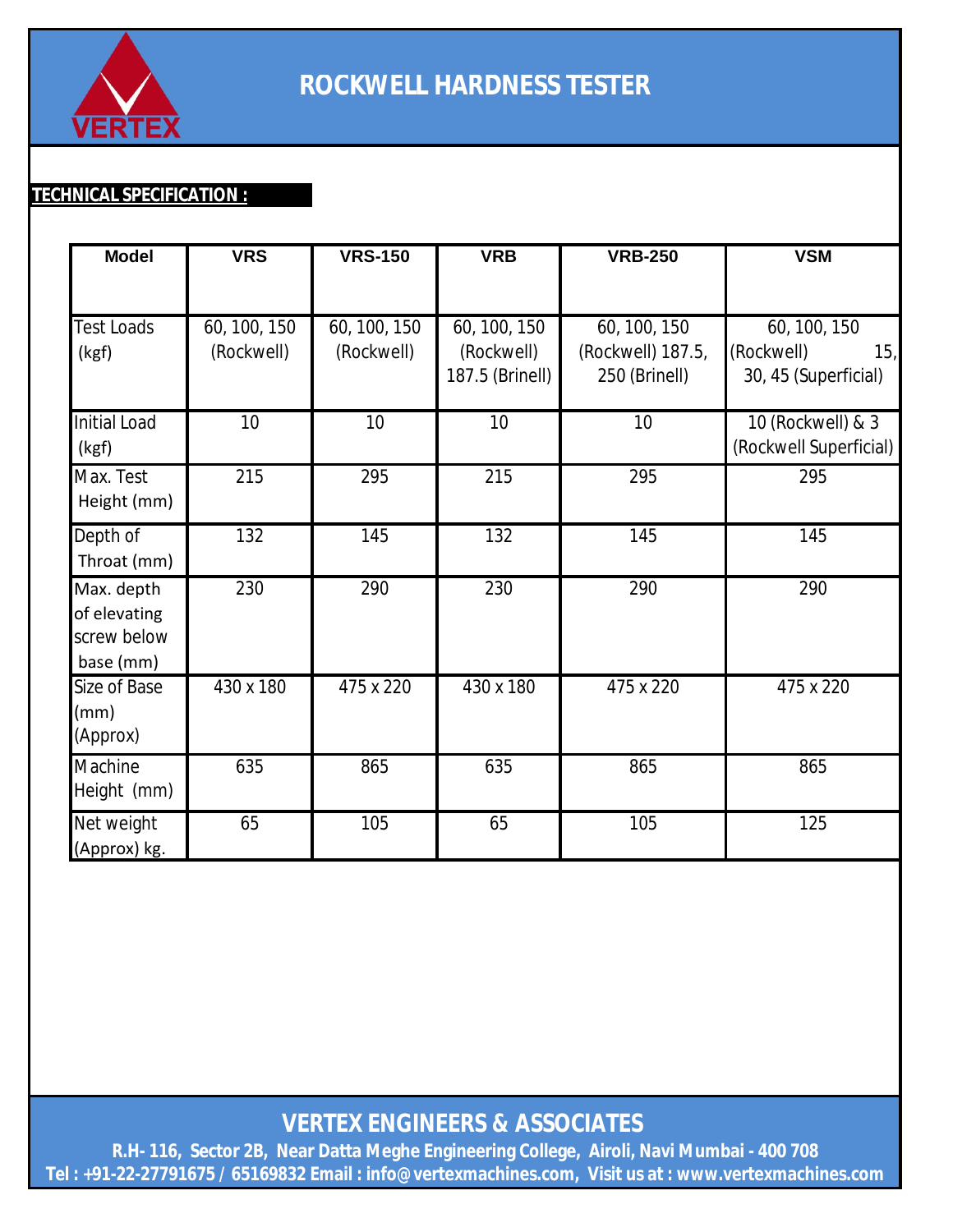

### **STANDARD ACCESSORIES :**

| Rockwell<br>Diamond<br>Indentor                                                        | 1No.      | 1No.      | 1No.          | 1No.  | 1No.  |
|----------------------------------------------------------------------------------------|-----------|-----------|---------------|-------|-------|
| Superficial<br>Diamond                                                                 | $- - - -$ | $- - - -$ | $\frac{1}{2}$ | $---$ | 1No.  |
| <b>Testing Table</b><br>Ø50mm                                                          | 1No.      | 1No.      | 1No.          | 1No.  | 1No.  |
| <b>Testing Table</b><br>40mm with<br>"V" groove<br>for round<br>jobs 6 to<br>45mm dia. | 1No.      | 1No.      | 1No.          | 1No.  | 1No.  |
| <b>Steel Ball</b><br>Indentor<br>Ø1/16"                                                | 1No.      | 1No.      | 1No.          | 1No.  | 1No.  |
| <b>Steel Ball</b><br>Indentor<br>02.5mm                                                | $---$     | $- - - -$ | $- - - -$     | ----  | $---$ |
| <b>Steel Ball</b><br>Indentor<br>Ø5mm                                                  | $- - - -$ | $---$     | $- - - -$     | ----  | ----  |
| <b>Test Block</b><br><b>HRC</b>                                                        | 1No.      | 1No.      | 1No.          | 1No.  | 1No.  |
| <b>Test Block</b><br><b>HRB</b>                                                        | 1No.      | 1No.      | 1No.          | 1No.  | 1No.  |

**VERTEX ENGINEERS & ASSOCIATES** 

**R.H- 116, Sector 2B, Near Datta Meghe Engineering College, Airoli, Navi Mumbai - 400 708 Tel : +91-22-27791675 / 65169832 Email : info@vertexmachines.com, Visit us at : www.vertexmachines.com**